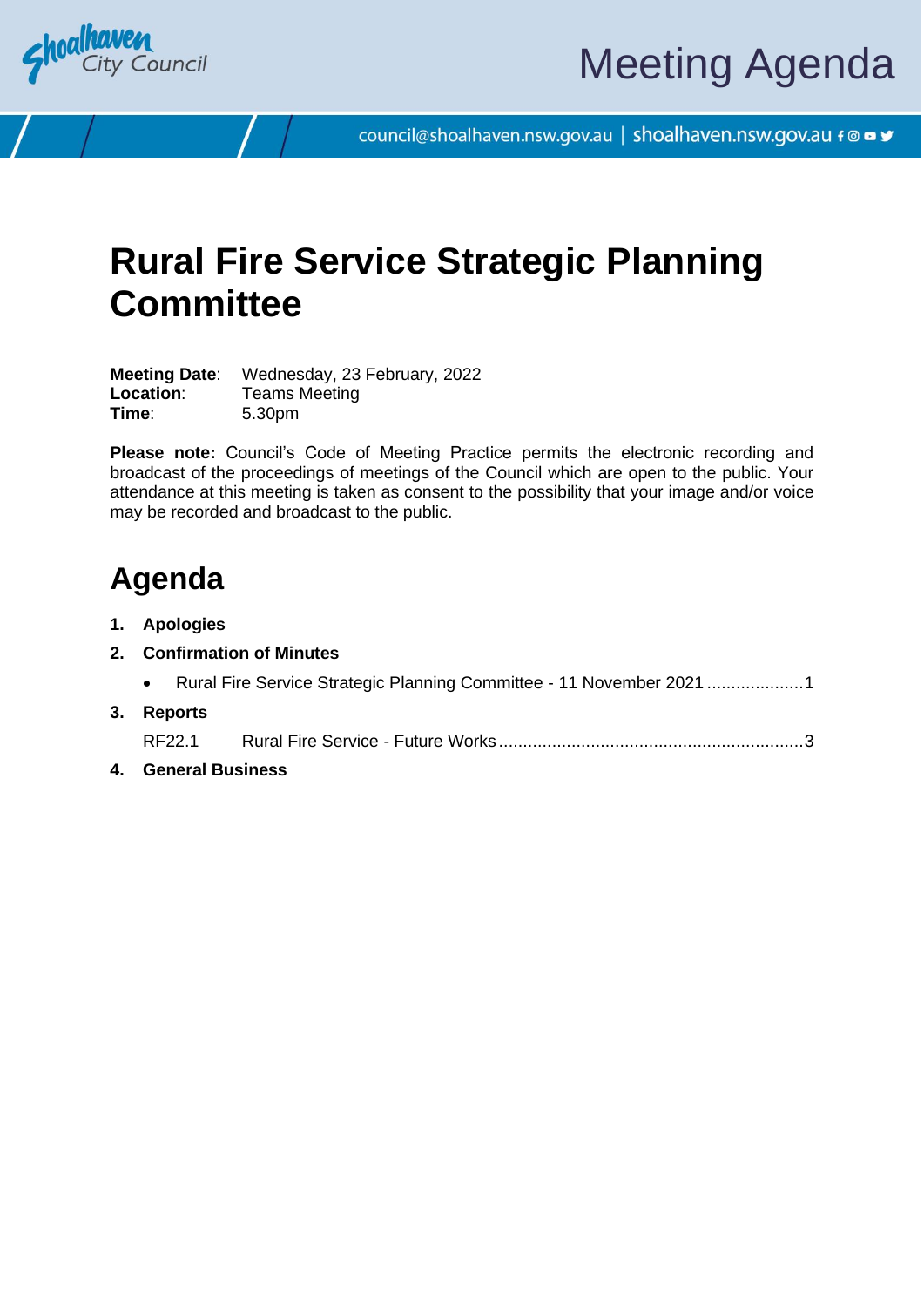

#### **Membership**

Clr Evan Christen – Chairperson Clr Serena Copley Clr Patricia White (alternate) Chief Executive Officer or nominee (Mr Paul Keech) RFS Executive: Mr Jonathan Hill RFS Staff: Mr Chris Palmer Group 1 Area: Mr Andrew Fielding (Alternate – Mr Stuart Thaler) Group 2 Area: Ms Jennifer Lawther (Alternate Vic Walker) Group 3 Area: Mr Ross Smith (Alternate – Mr Thomal Tait) Group 4 Area: Mr Dennis Stannard (Alternate – Mr Geoff Phillips) Group 5 Area: Mr John Ashton (Alternate – Mr Steve Heggie) Group 6 Operations Support: Mr Clayton Short (Alternate – TBA) Primary Representative RFSA: Mr Vic Walker (Alternate – TBA) Jervis Bay Territory: Mr Harvey More or nominee

Quorum - Five (5)

#### **Objectives:**

To advise Council on issues of a strategic and policy nature relating to the operation of the Rural Fire Services having regard to the following:

- That the core communication between brigades and Fire Control Officer on operational issues be raised through the Group Officers utilising the committee structure.
- All issues be raised through Fire Control so that statutory matters can be resolved immediately.
- Policy matters raised can be referred to the Strategy and Assets Committee through the General Manager so that statutory matters can be resolved.
- That the Strategic Planning Committee be developed as the body advising Council on Rural Fire Service policy issues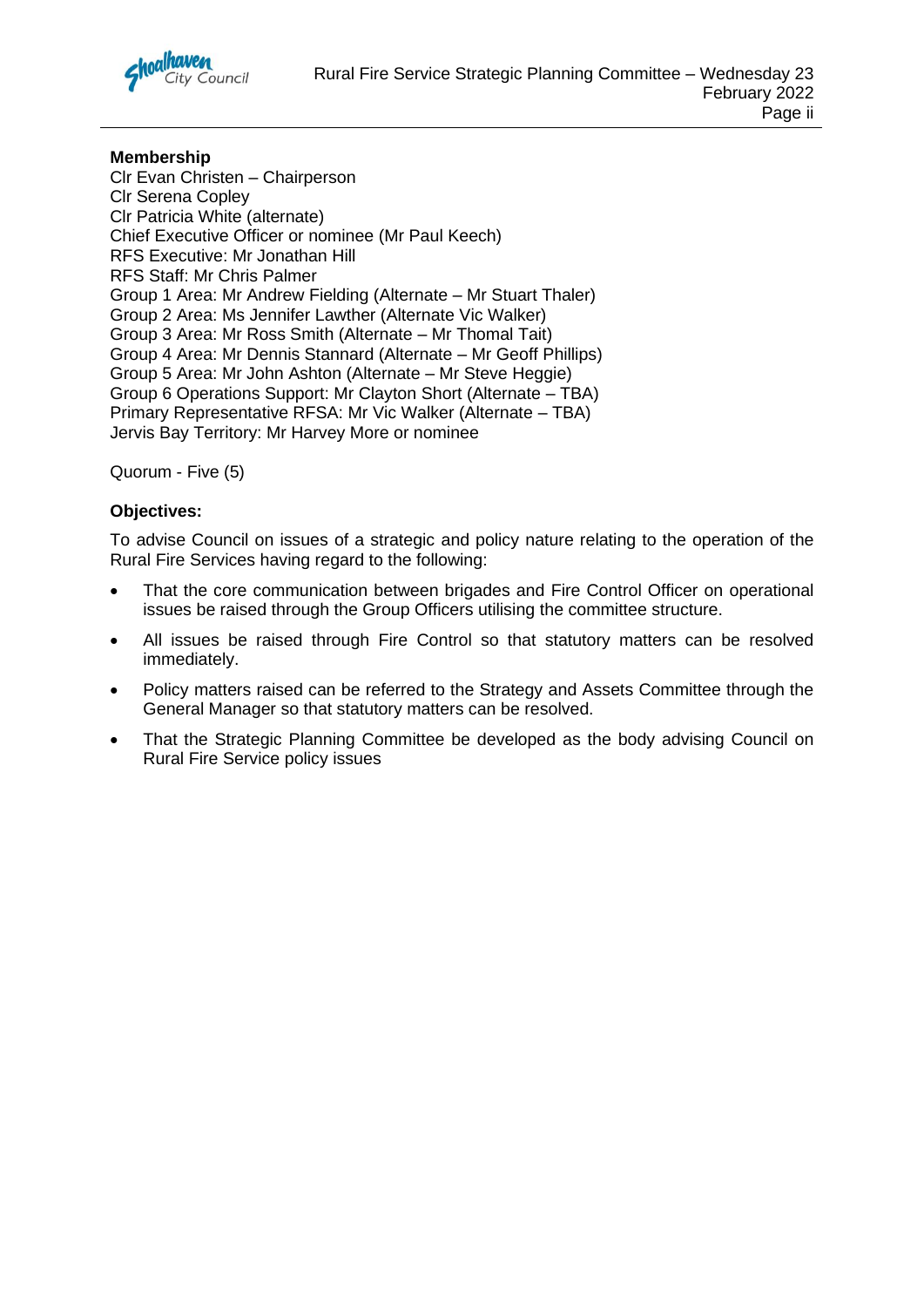<span id="page-2-0"></span>

# Meeting Minutes

council@shoalhaven.nsw.gov.au | shoalhaven.nsw.gov.au f @ ■ y

## **MINUTES OF THE RURAL FIRE SERVICE STRATEGIC PLANNING COMMITTEE**

**Meeting Date**: Thursday, 11 November 2021 **Location:** Teams Meeting **Time**: 5.30pm

The following members were present:

Clr Mitchell Pakes - Chairperson Mr Chris Palmer Mr Andrew Fielding Mr Stuart Thaler Ms Jennifer Lawther Mr Vic Walker Mr Ross Smith Clr Thomas Tait Mr Dennis Stannard Mr Geoff Phillips Mr John Ashton Mr Steve Heggie Mr Clayton Short Mr Harvey More

Others present:

Mr Gary George (Manager – Building Services) Ms Helen Camacho – Minute Taker

#### **Apologies / Leave of Absence**

Apologies were received from Clr Patricia White, Clr Mark Kitchener, Mr Jonathan Hill, Mr Paul Keech.

#### **Confirmation of the Minutes**

#### **RESOLVED** (Jennifer Lawther / Chris Palmer)

That the Minutes of the Rural Fire Service Strategic Planning Committee held on Thursday 13 May 2021 be confirmed.

CARRIED

#### **Declarations of Interest**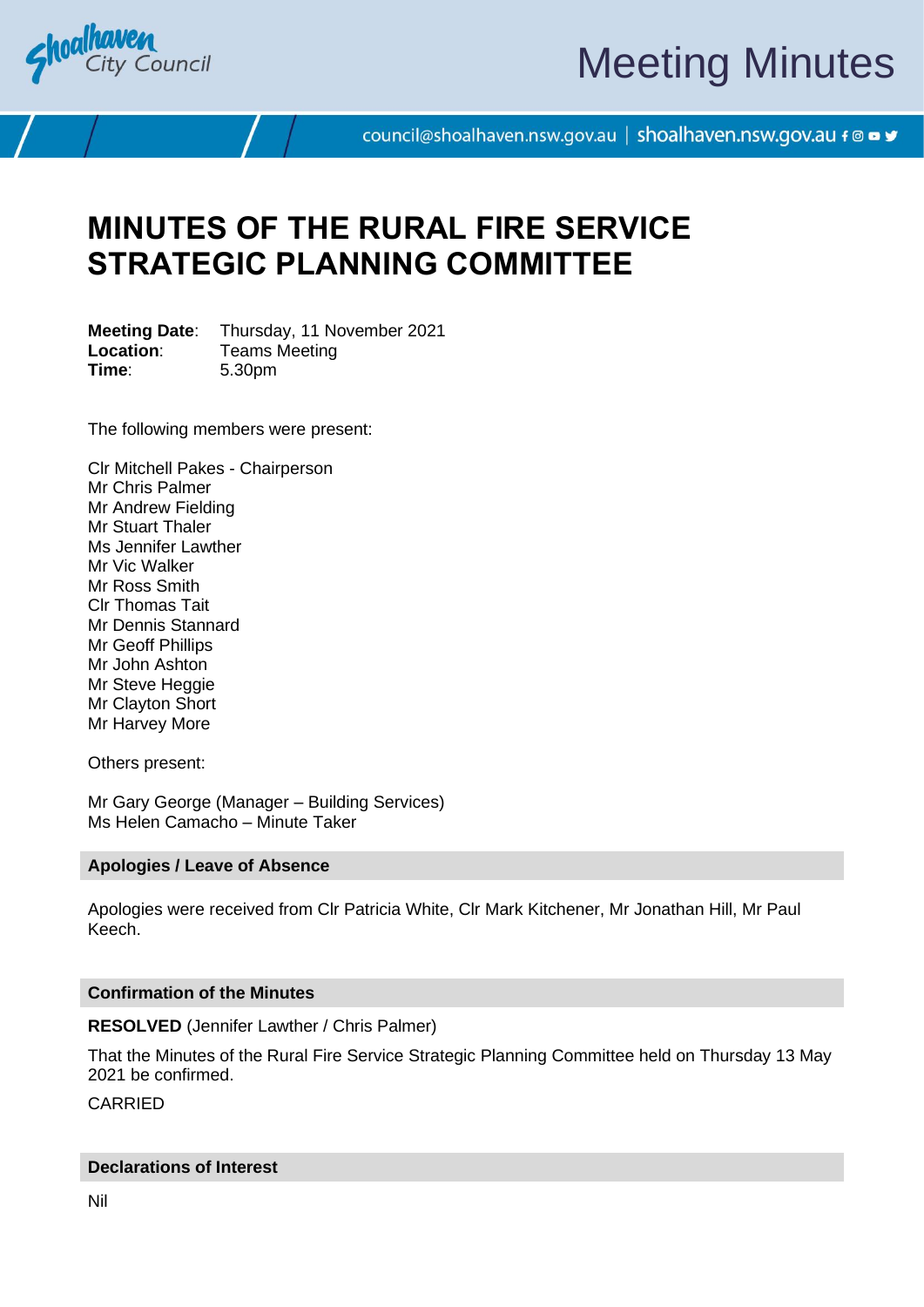### **REPORTS**

#### **RF21.4 Rural Fire Service - Future Works HPERM Ref: HPERM Ref:**

## **D21/467643**

#### **Recommendation (Item to be determined under delegated authority)**

That the Rural Fire Service Strategic Planning Committee notes the update on the status of unfunded capital works projects, and resolve to move the Tabourie Station Extension from the current project list onto the future projects list as no funding to proceed is currently identified.

#### **RESOLVED** (Clr Pakes / Vic Walker)

That the Rural Fire Service Strategic Planning Committee notes the update on the status of unfunded capital works projects and resolved to move the Tabourie Station Extension from the current project list onto the future projects list as no funding to proceed is currently identified.

CARRIED

| <b>RF21.5</b><br><b>Proposed Meeting Dates for 2022</b> |  | <b>HPERM Ref:</b> |
|---------------------------------------------------------|--|-------------------|
|                                                         |  | D21/472795        |

#### **Recommendation (Item to be determined under delegated authority)**

That the Committee adopt the proposed meeting dates for 2022, to be held on line, as follows:

5:30pm – Thursday 10 February 2022; 5:30pm – Thursday 12 May 2022 (to be convened if required); 5:30pm – Thursday 11 August 2022, and 5:30pm – Thursday 10 November 2022 (to be convened if required).

#### **RESOLVED** (Clr Pakes / Chris Palmer)

That the Committee adopt the proposed meeting dates for 2022, to be held on line, as follows:

5:30pm – Thursday 10 February 2022; 5:30pm – Thursday 12 May 2022 (to be convened if required); 5:30pm – Thursday 11 August 2022, and 5:30pm – Thursday 10 November 2022 (to be convened if required).

#### CARRIED

#### **New Business**

Acting District Manager, Jonathan Hill asked that Chris Palmer present to the committee information regarding his plans for the development of a 10 year District Title Asset Management (TAM) Plan.

ACTION: Each group captain has been requested to submit two station priority projects to Acting District Manager by January 2022.

Further information on this matter is available on the attached email from the Acting District Manager.

There being no further business, the meeting concluded, the time being 6.12pm.

Clr Mitchell Pakes **CHAIRPERSON**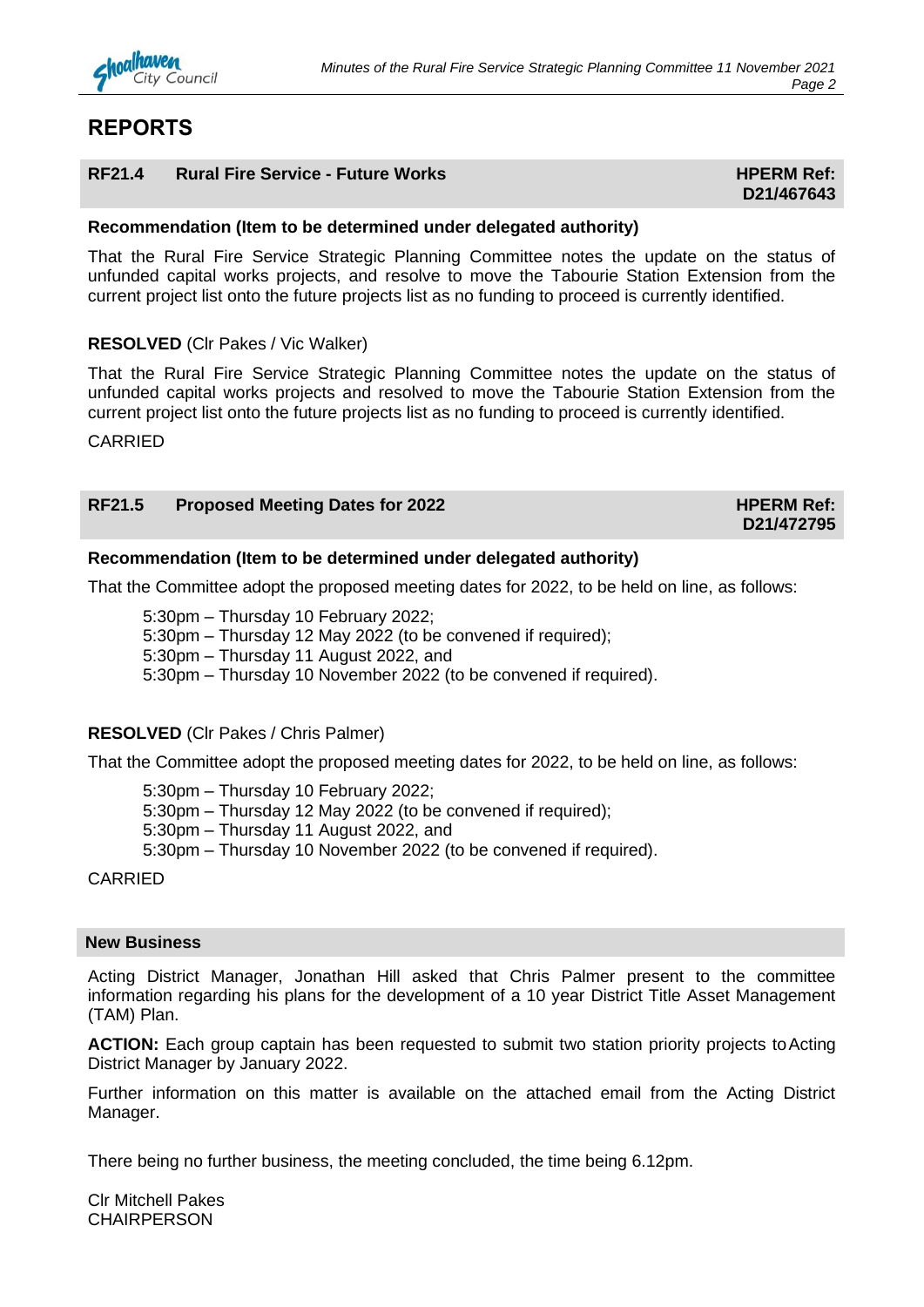

## <span id="page-4-0"></span>**RF22.1 Rural Fire Service - Future Works**

**HPERM Ref:** D22/37431

**Department:** Building Services **Approver:** Paul Keech, Director - City Services

Attachments: 1. Future RFS Stations and Other Matters - February 2022 <u>U</u>

#### **Reason for Report**

To review the status of the unfunded capital works projects.

#### **Recommendation (Item to be determined under delegated authority)**

That the Rural Fire Service Strategic Planning Committee notes the update on the status of unfunded capital works projects.

#### **Options**

1. Nil.

#### **Background**

The following projects will remain in the Shoalhaven Strategic Capital Expenditure Program:

- Tomerong Station extensions;
- Wandandian Station extensions;
- Basin View Station extensions;
- Huskisson Station extensions,
- Beaumont Station extensions; and.
- Lake Tabourie extensions.

Refer to attachment 1 – Future works

The above list was revised as at the last meeting with the addition of Lake Tabourie Station extensions.

All infrastructure projects funded from the NSW Rural Fire Fighting Fund Allocation 2020-21 are complete.

| FCC            | CABA Storage Facility - Design & Construct | \$150,000 |
|----------------|--------------------------------------------|-----------|
| <b>Brigade</b> | Conjola Station Seed Funding - Design      | \$50,000  |
| <b>Brigade</b> | Currarong Station – Design                 | \$100,000 |

#### **Subtotal Infrastructure Projects 1996 1997 1998 \$300,000**

Final claims and payments associated with these projects are in progress.

Bushfire Local Economic Relief Fund (BLER) grants have been awarded for the construction of Conjola RFS Brigade extensions and Manyana RFS Brigade new station.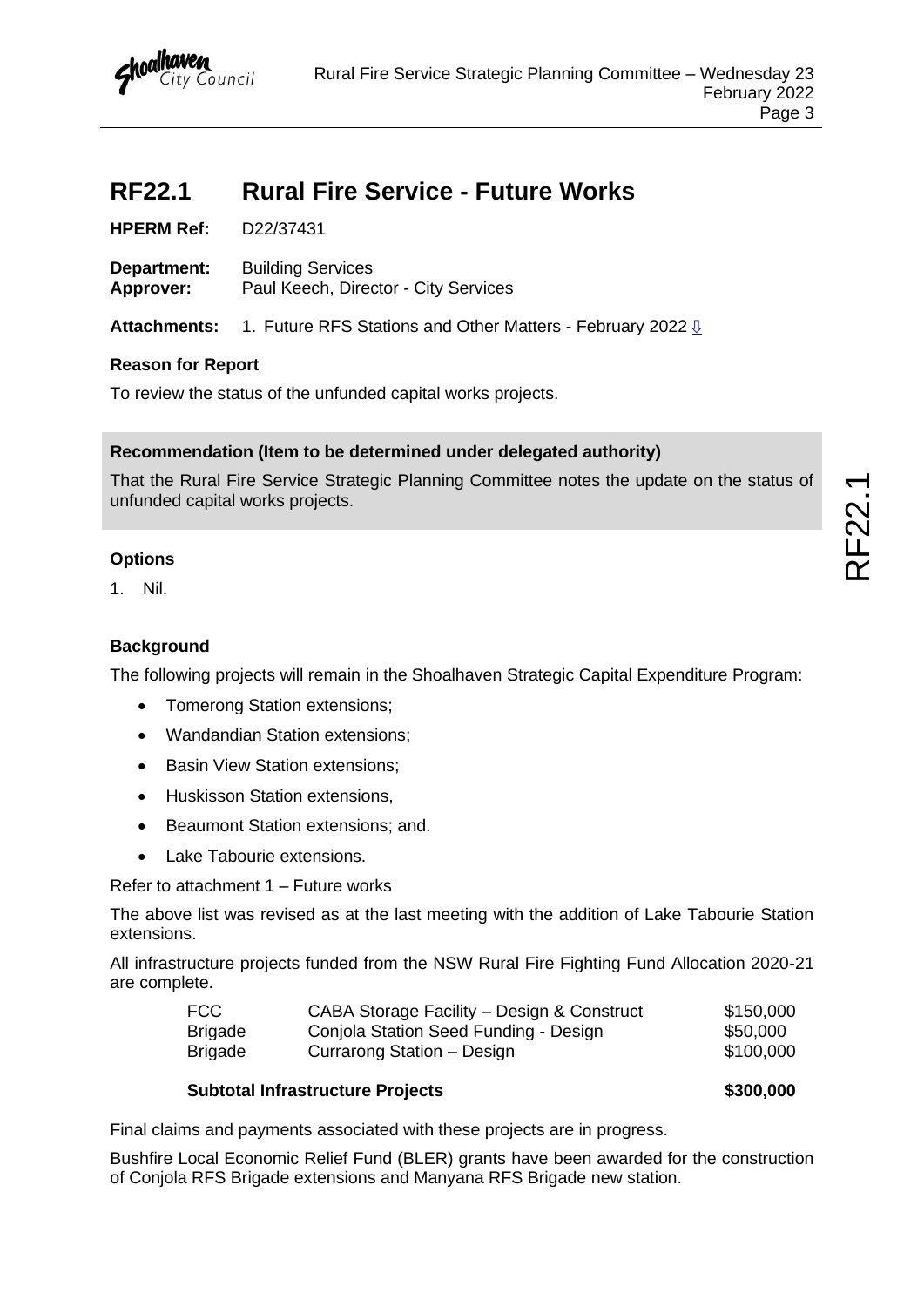

Once current seed funded projects achieve a "shovel ready status', re-evaluation of seed funding needs for unfunded projects will be undertaken.

#### **Community Engagement**

Concept plans for each station extension / refurbishment works are discussed with the relevant brigade and reviewed through regular design review meetings with RFS delegates.